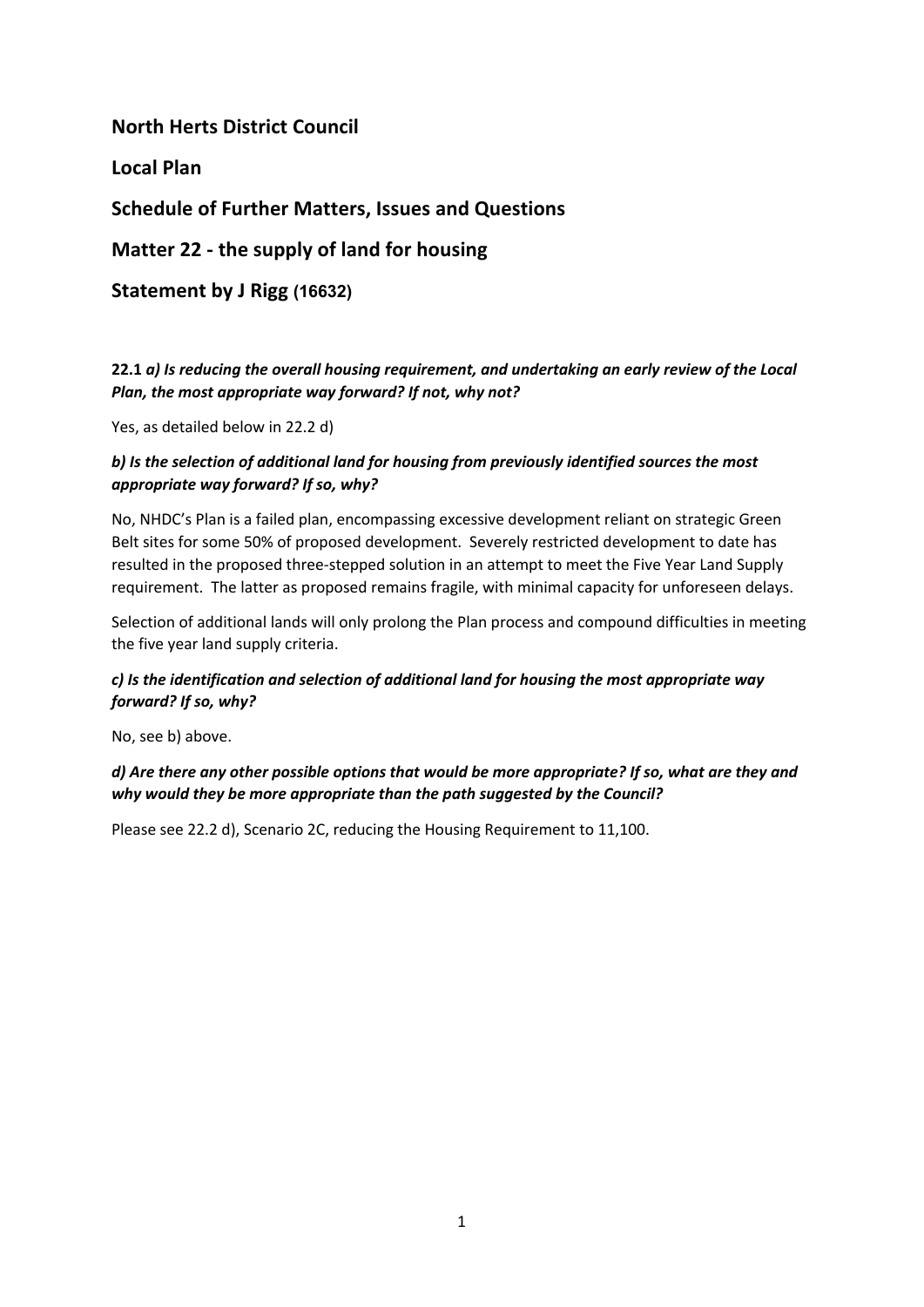# **Matter 22.2**

## *a) Are the Council's calculations correct/accurate?*

No.

The analysis presented for the various scenarios covers the period from 1/4/19 to 1/4/23, this is incorrect given the Public Hearing is within two weeks of the end of the 2019-2020 period.

Information provided should cover 1/4/20 to 1/4/24 to fully reflect the future 5 years. If so Year 2024 would reflect a further decline in the coverage ratio to 4.6 years, failing the test.

# **NHDC Scenario 6 Model Housing Requirement 14,000**

|              |                                                                                            | $01$ -Apr- | $01$ -Apr- | $01$ -Apr- | $01$ -Apr- | 01-Apr- | $01$ -Apr- |
|--------------|--------------------------------------------------------------------------------------------|------------|------------|------------|------------|---------|------------|
|              | <b>Five-Year Supply Liverpool</b>                                                          | 2019       | 2020       | 2021       | 2022       | 2023    | 2024       |
|              | <b>Revised Target</b>                                                                      | 0          | 500        | 500        | 500        | 500     | 500        |
|              | Revised Housing Schedule ED 178 App<br>A page 12                                           |            | 401        | 494        | 474        | 780     | 1,205      |
| A            | Cumulative completions since 1 April<br>2011                                               | 2,496      | 2,897      | 3,391      | 3,865      | 4,645   | 5,850      |
| B            | Cumulative target since 1 April 2011                                                       | 2,800      | 3,300      | 3,800      | 4,300      | 4,800   | 5,300      |
| $\mathsf{C}$ | Shortfall against target as at 1 April                                                     | $-304$     | $-403$     | $-409$     | $-435$     | $-155$  | $\Omega$   |
| D            | Target for next five years                                                                 | 2,500      | 3,250      | 4,000      | 4,750      | 5,500   | 6,250      |
| E.           | Shortfall to be addressed in five year<br>period (Liverpool method) (-C<br>annualised * 5) | 127        | 183        | 205        | 242        | 97      |            |
| F            | Buffer to be applied                                                                       | 20%        | 20%        | 20%        | 20%        | 20%     | 20%        |
| G            | Total five year requirement $(D + E) * F$                                                  | 3,152      | 4,120      | 5,045      | 5,990      | 6,716   | 7,500      |
| H            | Projected delivery in five-year period                                                     | 3,354      | 4,421      | 5,347      | 6,251      | 6,820   | 6,914      |
| T            | Years land supply $(H / G) * 5$                                                            | 5.3        | 5.4        | 5.3        | 5.2        | 5.1     | 4.6        |

### **Results under the Sedgefield method** are as follows

| 2019 |          | ากาง      | 2022     | วกวว<br>ັບ∠ | 124 |
|------|----------|-----------|----------|-------------|-----|
| 5.0  | C<br>J.U | ۰<br>J. L | ◠<br>J.U | c<br>J.U    | 4.b |

*b) All of the approaches used by the Council assume that the buffer required by paragraph 47 of the NPPF should be 20% - that is to say, that that there has been a record of persistent underdelivery of housing in the District. Has there been, such that the 20% buffer is the most appropriate?*

Yes.

NB for NHDC's amended Plan (Scenario 6 in a) above) to remain in compliance with the five year land supply criteria, it would be necessary to reduce the buffer to 0% as at 1/4/24.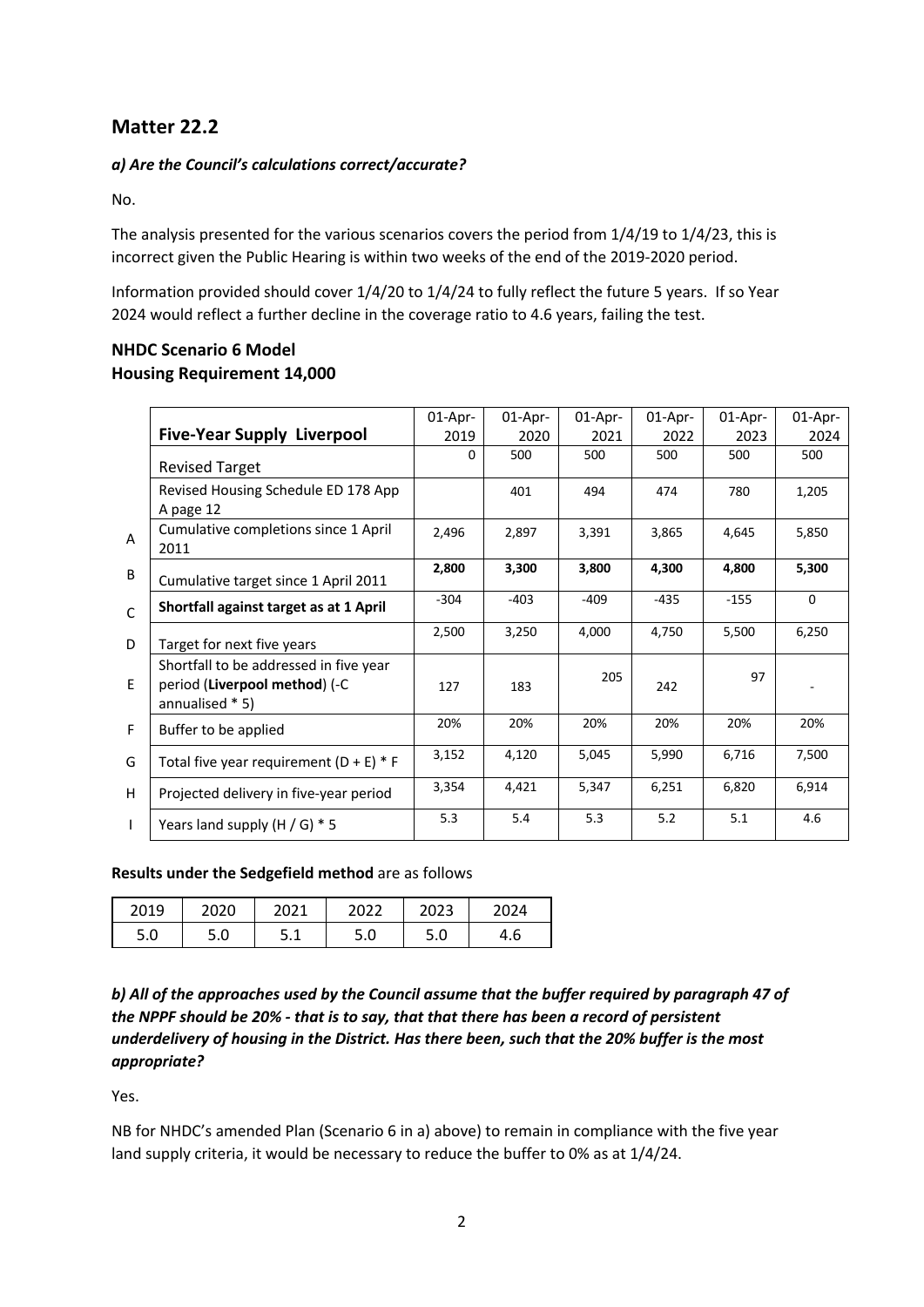Reducing the buffer in 2024 would be inappropriate given the historic underdelivery and minimal coverage of the ratio, which declines over the timeframe under review.

The 20% buffer should be kept in place until the next review of the Plan.

# *c) Is the 'three-stepped approach' proposed by the Council the most appropriate method for setting the five year housing land requirement? If not, why not?*

Yes.

Given the low level of housing completions achieved to date a three stepped approach is required in order for the Council to meet the five year land supply requirement. The latter as proposed however remains fragile, with minimal capacity for unforeseen delays.

Detailed below are two possible scenarios which illustrate this point.

In the following scenarios, comparisons of maturities from the Revised Housing Schedule (ED 178 Appendix A) and those detailed in NHDC Matter 6 Table A, page 11 are made, adjusted for the change in criteria detailed in top left hand corner of the scenario table.

|    | <b>Excluding Stevenage/Knebworth</b><br>sites in years 2020-2022                           | 2019        | 2020   | 2021   | 2022     | 2023         | 2024        |
|----|--------------------------------------------------------------------------------------------|-------------|--------|--------|----------|--------------|-------------|
| W  | <b>Revised Target</b>                                                                      | $\mathbf 0$ | 500    | 500    | 500      | 500          | 500         |
| X. | Revised Housing Schedule ED 178<br>Appendix A, page 12                                     |             | 401    | 494    | 474      | 780          | 1,205       |
| Y  | Deductions (Stevenage/Knebworth GB) *                                                      | $\mathbf 0$ | $-100$ | $-200$ | $-304$   | $\mathbf{0}$ | $\mathbf 0$ |
| Z. | Adjusted Projected Delivery<br>NHDC Matter 6 Maturity Table                                | $\mathbf 0$ | 301    | 294    | 170      | 780          | 1,205       |
| A  | Cumulative completions since 1 April<br>2011                                               | 2,496       | 2,797  | 3,091  | 3,261    | 4,041        | 5,246       |
| B  | Cumulative target since 1 April 2011                                                       | 2,800       | 3,300  | 3,800  | 4,300    | 4,800        | 5,300       |
| C  | Shortfall against target as at 1 April<br>$(A-B)$                                          | $-304$      | $-503$ | -709   | $-1,039$ | $-759$       | $-54$       |
| D  | Target for next five years                                                                 | 2,500       | 3,250  | 4,000  | 4,750    | 5,500        | 6,250       |
| E. | Shortfall to be addressed in five year<br>period (Liverpool method) (-C<br>annualised * 5) | 127         | 229    | 355    | 577      | 474          | 39          |
| F  | Buffer to be applied                                                                       | 20%         | 20%    | 20%    | 20%      | 20%          | 20%         |
| G  | Total five year requirement $(D + E) * F$                                                  | 3,152       | 4,174  | 5,225  | 6,393    | 7,169        | 7,546       |
| H  | Projected delivery in five-year period                                                     | 3,354       | 4,421  | 5,347  | 6,251    | 6,820        | 6,914       |
| L  | Years land supply (H / G) * 5                                                              | 5.3         | 5.3    | 5.1    | 4.9      | 4.8          | 4.6         |

### **Scenario A (Liverpool)**

### **Housing Requirement 14,000**

### **\*Source: NHDC Matter 6 Table A, pages 11 & 12**

Excluding contributions from the Stevenage and Knebworth sites\* in years 2020 - 2022 would result in a failure in the 5 year Land Supply Coverage Ratio in years 2022- 2024.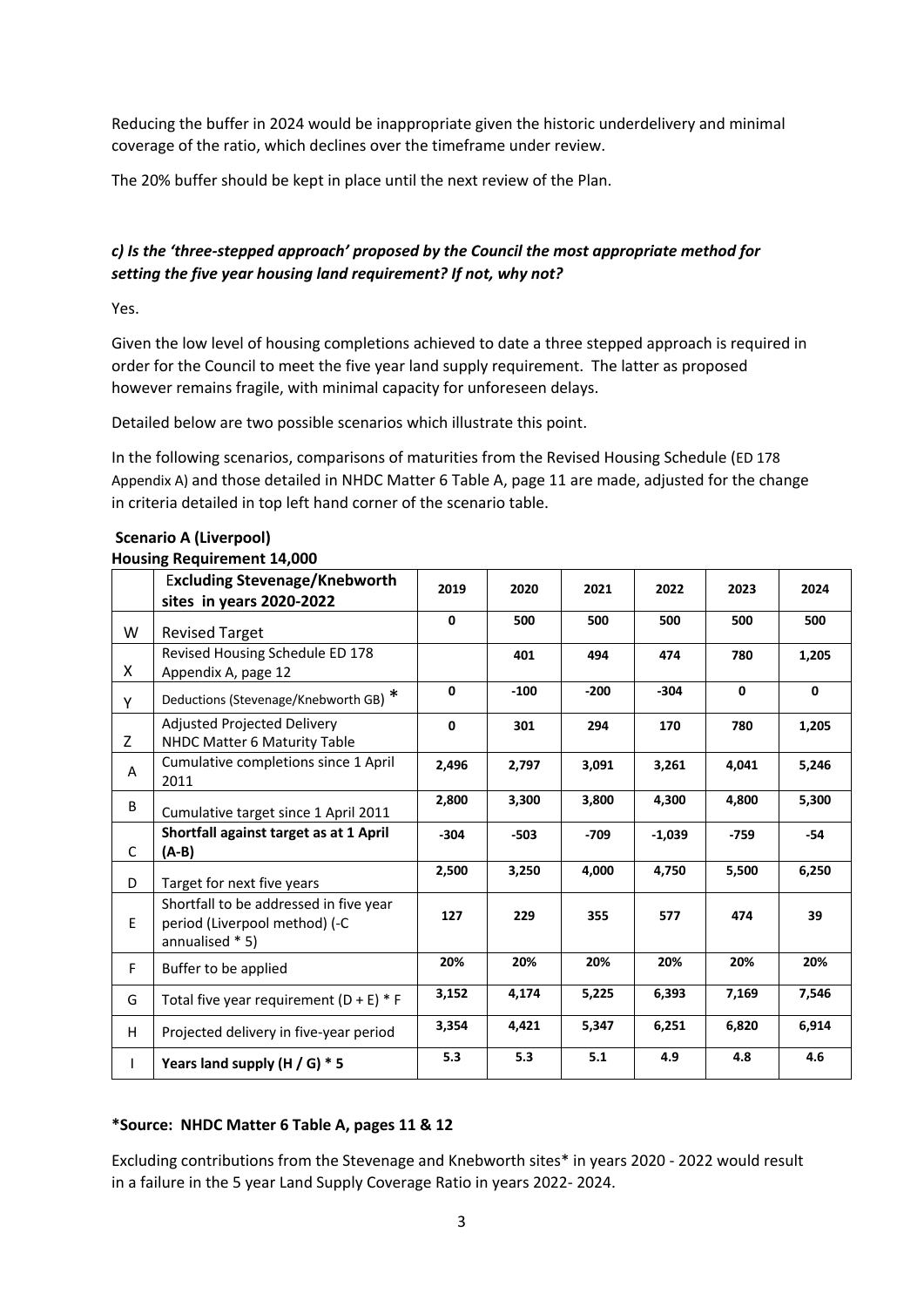\**Please note Thames Water have advised Stevenage Borough Council (October 2019) of an inability of the existing FOUL WATER network infrastructure (Ryes Mead Treatment Plant) to accommodate the needs of the HO3 development proposal (Appendix 2). As such this could affect development of Stevenage and Knebworth sites under the NHDC Plan depending on the timing of capacity improvements and adversely affect the five land supply*.

| 2020 | 2021 | 2022 | 2023 | 2024 |
|------|------|------|------|------|
| 4.9  | 4.,  | 4.5  | 4.5  | 4.6  |

### **Scenario A (Sedgefield results)**

**In order to more accurately assess maturities under the Revised Housing Schedule the Council should provide a breakdown of the revised maturity schedule on the basis of that accompanying Matter 6.** 

**Has the 401 completions to 1/4/20 detailed in the Revised Housing Schedule been achieved?**

|              | <b>HOUSING REQUIREMENT 14,000</b>                                                          |             |          |        |        |        |        |
|--------------|--------------------------------------------------------------------------------------------|-------------|----------|--------|--------|--------|--------|
|              | <b>Excluding East of Luton Sites</b>                                                       | 2019        | 2020     | 2021   | 2022   | 2023   | 2024   |
|              | <b>Revised Target</b>                                                                      |             | 500      | 500    | 500    | 500    | 500    |
|              | Revised Housing Schedule ED 178<br>Appendix A, page 12                                     |             | 401      | 494    | 474    | 780    | 1,205  |
|              | Deductions - East of Luton Sites*                                                          | $\Omega$    | $\Omega$ | $-140$ | $-190$ | $-190$ | $-190$ |
|              | Adjusted Projected Delivery ED 178                                                         | $\mathbf 0$ | 401      | 354    | 284    | 590    | 1,015  |
| A            | Cumulative completions since 1 April<br>2011                                               | 2,496       | 2,897    | 3,251  | 3,535  | 4,125  | 5,140  |
| B            | Cumulative target since 1 April 2011                                                       | 2,800       | 3,300    | 3,800  | 4,300  | 4,800  | 5,300  |
| C            | Shortfall against target as at 1 April<br>(A-B)                                            | $-304$      | $-403$   | $-549$ | $-765$ | $-675$ | $-160$ |
| D            | Target for next five years                                                                 | 2,500       | 3,250    | 4,000  | 4,750  | 5,500  | 6,250  |
| E            | Shortfall to be addressed in five year<br>period (Liverpool method) (-C<br>annualised * 5) | 127         | 183      | 275    | 425    | 422    | 114    |
| F.           | Buffer to be applied                                                                       | 20%         | 20%      | 20%    | 20%    | 20%    | 20%    |
| G            | Total five year requirement $(D + E) * F$                                                  | 3,152       | 4,120    | 5,129  | 6,210  | 7,106  | 7,637  |
| H            | Projected delivery in five-year period                                                     | 3,354       | 4,421    | 5,347  | 6,251  | 6,820  | 6,914  |
| $\mathbf{I}$ | Years land supply $(H / G) * 5$                                                            | 5.3         | 5.4      | 5.2    | 5.0    | 4.8    | 4.5    |

### **Scenario B (Liverpool) Housing Requirement 14,000**

**\*Source: NHDC Matter 6 Table A, pages 11 & 12** 

Were the East of Luton sites not to proceed the plan would fail in years 2023-2024 as detailed above.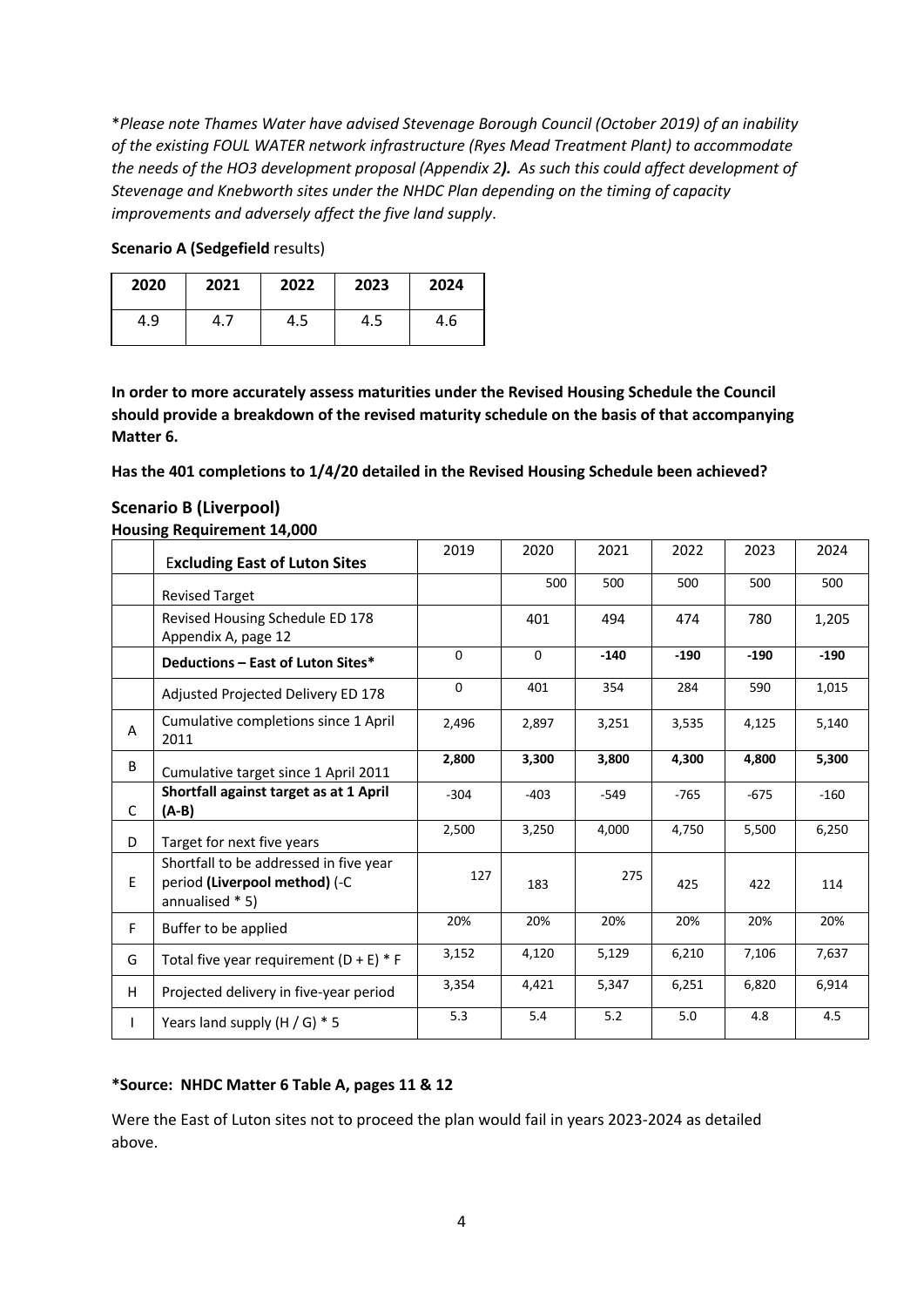**Scenario B (Sedgefield)**

| 2020 |     | 2022 | 2023 | 2024 |
|------|-----|------|------|------|
| 5.0  | 4.9 |      | 4.6  | 4.5  |

### *d) Is one of the other approaches to setting the five year housing land requirement explored in the Council's note, or another approach entirely, more appropriate? If so, why, and:*

Two alternate scenarios are presented below,

**Scenario C.** Reduce development to 11,100 (in keeping with my response to Matter 21.1 c), maintaining a maturity date of 2031.

**Scenario D**. A reduction of the OAN to 7,950, with a shortened maturity of 2026.

The OAN of 7,950 is the 5 year ONS migration number of 7,227 adjusted for a Market Uplift of 10%. (Three stepped approach 350 Homes 2011-2019: 500 Homes 2019-2024: 1,325 Homes 2024-2026)

Shortening the maturity of the plan to 2026 is problematic in calculating the five year land supply. This is because the formulas driving the calculation require five years of future data.

The 10 year migration adjusted number were this considered to be more appropriate is 8,602 and is calculated as follows:

7,227 \* 1.082 (10 year migration factor)\* 10% (Market Uplift)

10 year migration factor calculated as follows (10,547 / 9,748) = 1.082x)

*\*5 and 10 year migration numbers of 9,748 and 10,547 respectively are taken from ED171, Population and Household Projections Table, page 10.*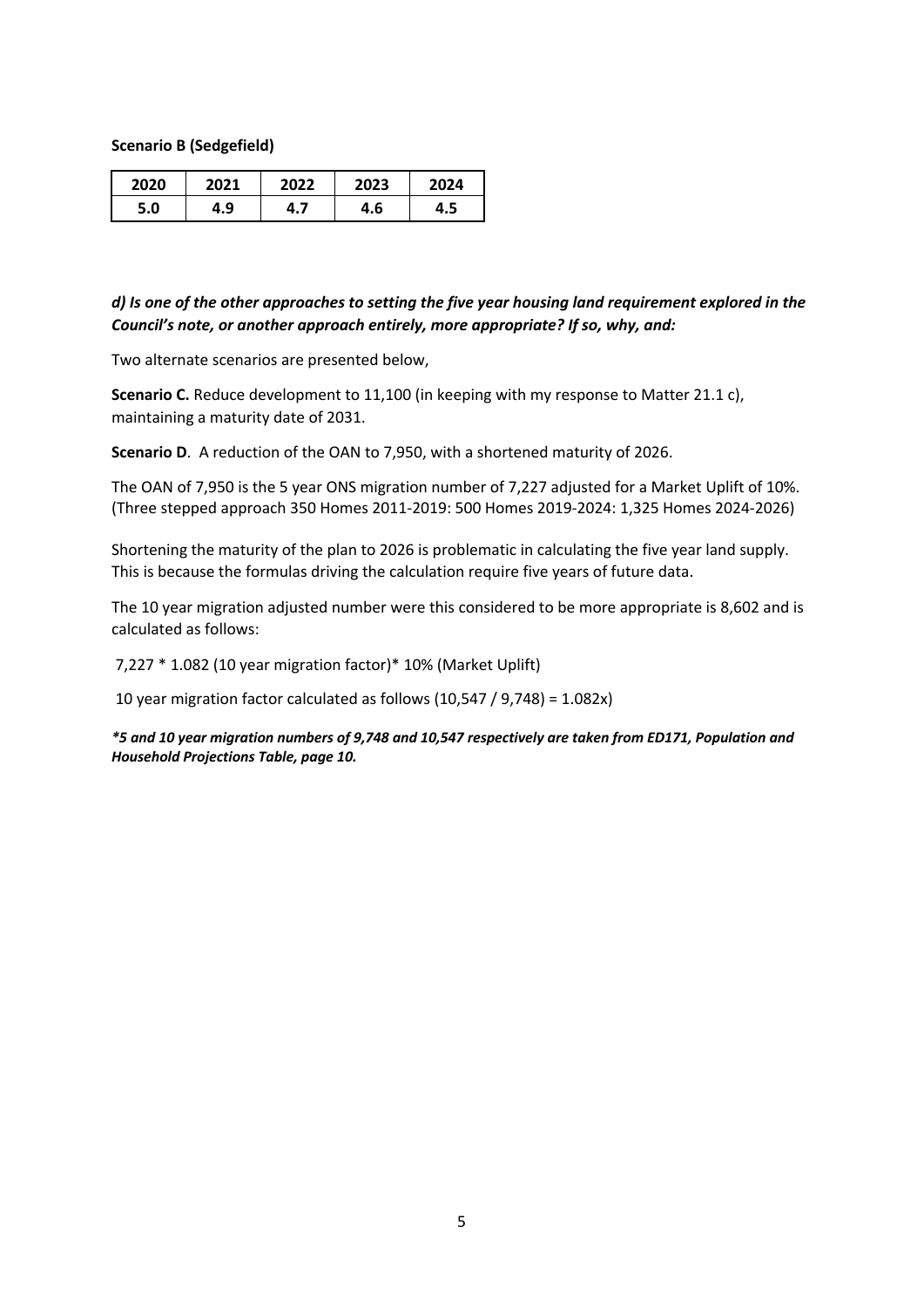## **Scenario C**

Housing Targets from 2024 onwards should be reduced to 830 (from 1,250). This would reduce the number of houses built to 11,110 but would result in more robust coverage ratios as follows:

### **Housing Requirement 11,100** Three-stepped approach

(Years 2011-2019 350 Homes: Years 2019-2024 500 Homes: Years 2024-2031 830 Homes)

|    | Reduction in housing deliveries from 2024<br>onwards to 830 houses per annum.               | 2019         | 2020         | 2021         | 2022         | 2023   | 2024         |
|----|---------------------------------------------------------------------------------------------|--------------|--------------|--------------|--------------|--------|--------------|
|    | <b>Revised Target</b>                                                                       | 0            | 500          | 500          | 500          | 500    | 500          |
|    | <b>Revised Housing Schedule ED 178</b><br>Appendix A, page 12                               |              | 401          | 494          | 474          | 780    | 1,205        |
|    | <b>Deductions</b>                                                                           | $\mathbf{0}$ | $\mathbf{0}$ | $\mathbf{0}$ | $\mathbf{0}$ | 0      | $\mathbf{0}$ |
|    | <b>Adjusted Projected Delivery ED 178</b>                                                   | 0            | 401          | 494          | 474          | 780    | 1,205        |
| Α  | <b>Cumulative completions since 1 April 2011</b>                                            | 2,496        | 2,897        | 3,391        | 3,865        | 4,645  | 5,850        |
| В  | Cumulative target since 1 April 2011                                                        | 2,800        | 3,300        | 3,800        | 4,300        | 4,800  | 5,300        |
| C  | Shortfall against target as at 1 April                                                      | $-304$       | $-403$       | $-409$       | $-435$       | $-155$ | 0            |
| D  | <b>Target for next five years</b>                                                           | 2,500        | 2,830        | 3,160        | 3,490        | 3,820  | 4,150        |
| E  | Shortfall to be addressed in five year<br>period (Liverpool method) (-C annualised<br>$*5)$ | 127          | 183          | 205          | 242          | 97     | $0*$         |
| F. | <b>Buffer to be applied</b>                                                                 | 20%          | 20%          | 20%          | 20%          | 20%    | 20%          |
| G  | Total five year requirement $(D + E) * F$                                                   | 3152         | 3616         | 4037         | 4478         | 4700   | 4980         |
| н  | Projected delivery in five-year period                                                      | 3354         | 4421         | 5347         | 6251         | 6820   | 6914         |
| н  | Years land supply (H / G) * 5                                                               | 5.3          | 6.1          | 6.6          | 7.0          | 7.3    | 6.9          |

### **(Liverpool Method)**

**\*Zero applied as the number is positive and would result in an overstatement of the 5 year ratio.**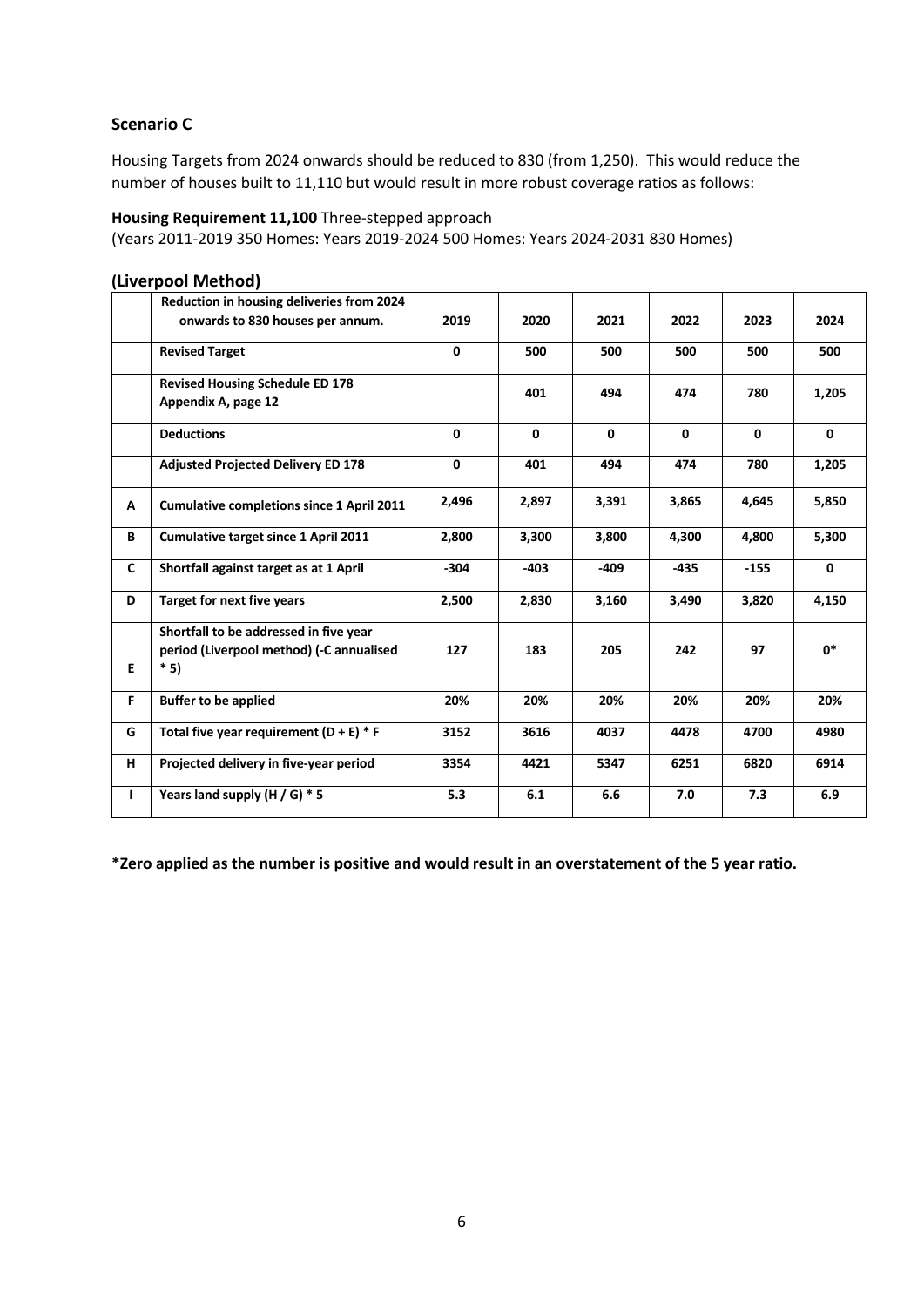### **Housing Requirement 11,100, Plan Maturity 2031**

Three-stepped approach (Years 2011-2019 350 Homes: Years 2019-2024 500 Homes: Years 2024-2031 830 Homes)

### **Sedgefield Method: Housing Target 11,100.**

|              | <b>Reduction in housing</b><br>deliveries from 2024 onwards<br>to 830 houses per annum | 2019   | 2020     | 2021     | 2022   | 2023   | 2024  |
|--------------|----------------------------------------------------------------------------------------|--------|----------|----------|--------|--------|-------|
|              | <b>Revised Target</b>                                                                  |        | 500      | 500      | 500    | 500    | 500   |
|              | <b>Revised Housing Schedule ED</b><br>178 Appendix A, page 12                          |        | 401      | 494      | 474    | 780    | 1,205 |
|              | <b>Deductions</b>                                                                      |        | $\Omega$ | $\Omega$ | 0      | 0      | 0     |
|              | <b>Adjusted Completions</b>                                                            | 0      | 401      | 494      | 474    | 780    | 1,205 |
| Α            | <b>Cumulative completions since</b><br>1 April 2011                                    | 2,496  | 2,897    | 3,391    | 3,865  | 4,645  | 5,850 |
| B            | <b>Cumulative target since 1 April</b><br>2011                                         | 2,800  | 3,300    | 3,800    | 4,300  | 4.800  | 5,300 |
| $\mathsf{C}$ | Shortfall against target as at 1<br>April                                              | $-304$ | $-403$   | $-409$   | $-435$ | $-155$ | $0^*$ |
| D            | <b>Target for next five years</b>                                                      | 2,500  | 2,830    | 3,160    | 3,490  | 3,820  | 4,150 |
| E            | Shortfall to be addressed in<br>five year period (Sedgefield<br>method) -C             | 304    | 403      | 409      | 435    | 155    | 0     |
| F            | <b>Buffer to be applied</b>                                                            | 20%    | 20%      | 20%      | 20%    | 20%    | 20%   |
| G            | Total five year requirement (D<br>$+ E$ ) * F                                          | 3,365  | 3,880    | 4,283    | 4,710  | 4,770  | 4,980 |
| н            | Projected delivery in five-year<br>period                                              | 3,354  | 4,421    | 5,347    | 6,251  | 6,820  | 6,914 |
| п            | Years land supply $(H / G) * 5$                                                        | 5.0    | 5.7      | 6.2      | 6.6    | 7.1    | 6.9   |

### **\*Zero applied as the number is positive and would result in an overstatement of the 5 year ratio.**

As detailed in the below Results Table for scenarios A and B in 22.2 c), the improved coverage ratios would improve the negotiating position for the Council in resisting developer demands for concessions on reduced contributions etc.

**Housing Requirement 11,100** Three-stepped approach (Years 2011-2019 350 Homes: Years 2019-2024 500 Homes: Years 2024-2031 830 Homes)

| <b>Excluding Stevenage</b><br>/Knebworth site<br>years 2020-2022 | 2019 | 2020 | 2021 | 2022 | 2023 | 2024 |
|------------------------------------------------------------------|------|------|------|------|------|------|
| Liverpool                                                        | 5.3  | 6.0  | 6.3  | 6.4  | 6.6  | 6.9  |
| Sedgefield                                                       | 5.0  | 5.5  | 5.8  | 5.8  | 6.2  | 6.9  |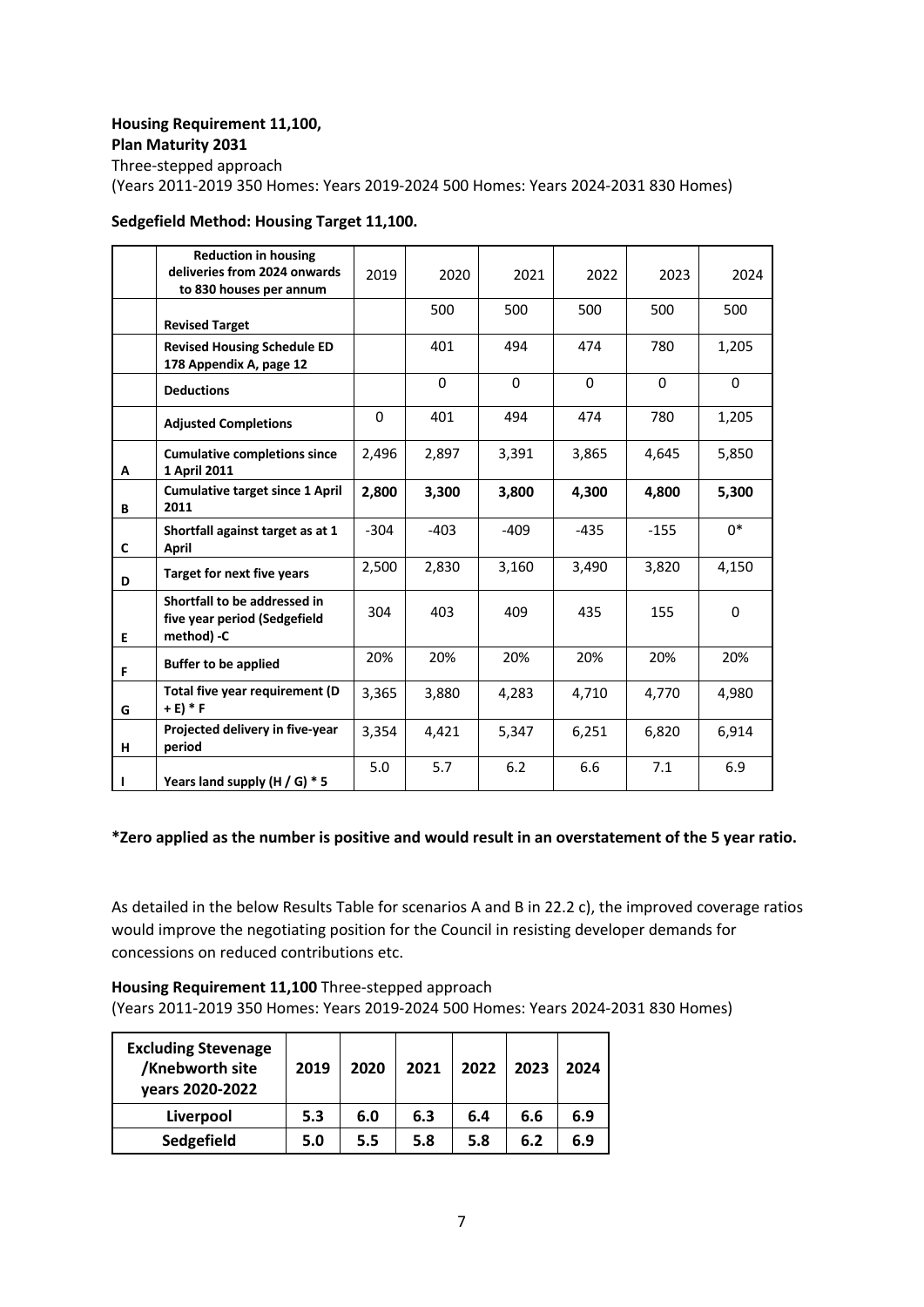| <b>Excluding East of</b><br><b>Luton Sites</b> | 2019 | 2020 | 2021 | 2022 | 2023 | 2024 |
|------------------------------------------------|------|------|------|------|------|------|
| Liverpool                                      | 5.3  | 6.1  | 6.5  | 6.7  | 6.7  | 6.8  |
| Sedgefield                                     | 5.0  | 5.7  | 6.0  | 6.1  | 6.3  | ь.   |

## **Scenario D**

# **Housing Target 7,950 5 year ONS Migration figure Plan Maturity 2026**

Three Stepped Approach

(2011-2019 350 Homes per year: 2019-2024 500 Homes per

Year: 2024-2026, 1,325 Homes per year)

|              | <b>Liverpool Method</b>                                                                             | 2019     | 2020        | 2021     | 2022     | 2023   | 2024        |
|--------------|-----------------------------------------------------------------------------------------------------|----------|-------------|----------|----------|--------|-------------|
|              | Reduction in Plan Maturity to<br>2026: Increase housing<br>deliveries from 2024 to 2026<br>to 1,325 | $\Omega$ | 500         | 500      | 500      | 500    | 500         |
|              | Revised Housing Schedule ED<br>178 Appendix A, page 12                                              |          | 401         | 494      | 474      | 780    | 1,205       |
|              | Deductions                                                                                          | $\Omega$ | $\mathbf 0$ | $\Omega$ | $\Omega$ | 0      | $\mathbf 0$ |
|              | <b>Adjusted Projected Delivery</b><br><b>ED 178</b>                                                 | 0        | 401         | 494      | 474      | 780    | 1,205       |
| A            | Cumulative completions since<br>1 April 2011                                                        | 2,496    | 2,897       | 3,391    | 3,865    | 4,645  | 5,850       |
| B            | Cumulative target since<br>$\mathbf{1}$<br>April 2011                                               | 2,800    | 3,300       | 3,800    | 4,300    | 4,800  | 5,300       |
| $\mathsf{C}$ | Shortfall against target as at 1<br>April                                                           | $-304$   | $-403$      | $-409$   | $-435$   | $-155$ | $0*$        |
| D            | Target for next five years                                                                          | 2,500    | 3,325       | 4,150    | 3,650    | 3,150  | 2,650       |
| E            | Shortfall to be addressed in<br>five year period (Liverpool<br>method) (-C annualised * 5)          | 127      | 183         | 205      | 242      | 86     |             |
| F.           | Buffer to be applied                                                                                | 20%      | 20%         | 20%      | 20%      | 20%    | 20%         |
| G            | Total five year requirement (D<br>$+ E$ ) * F                                                       | 3,152    | 4,210       | 5,225    | 4,670    | 3,883  | 3,180       |
| H.           | Projected delivery in<br>five-<br>year period                                                       | 3,354    | 4,421       | 5,347    | 4,873    | 4,093  | 2,888       |
| $\mathbf{I}$ | Years land supply $(H/G) * 5$                                                                       | 5.3      | 5.3         | 5.1      | 5.2      | 5.3    | 4.5         |

**\*Zero applied as the number is positive and would result in an overstatement of the 5 year ratio.**